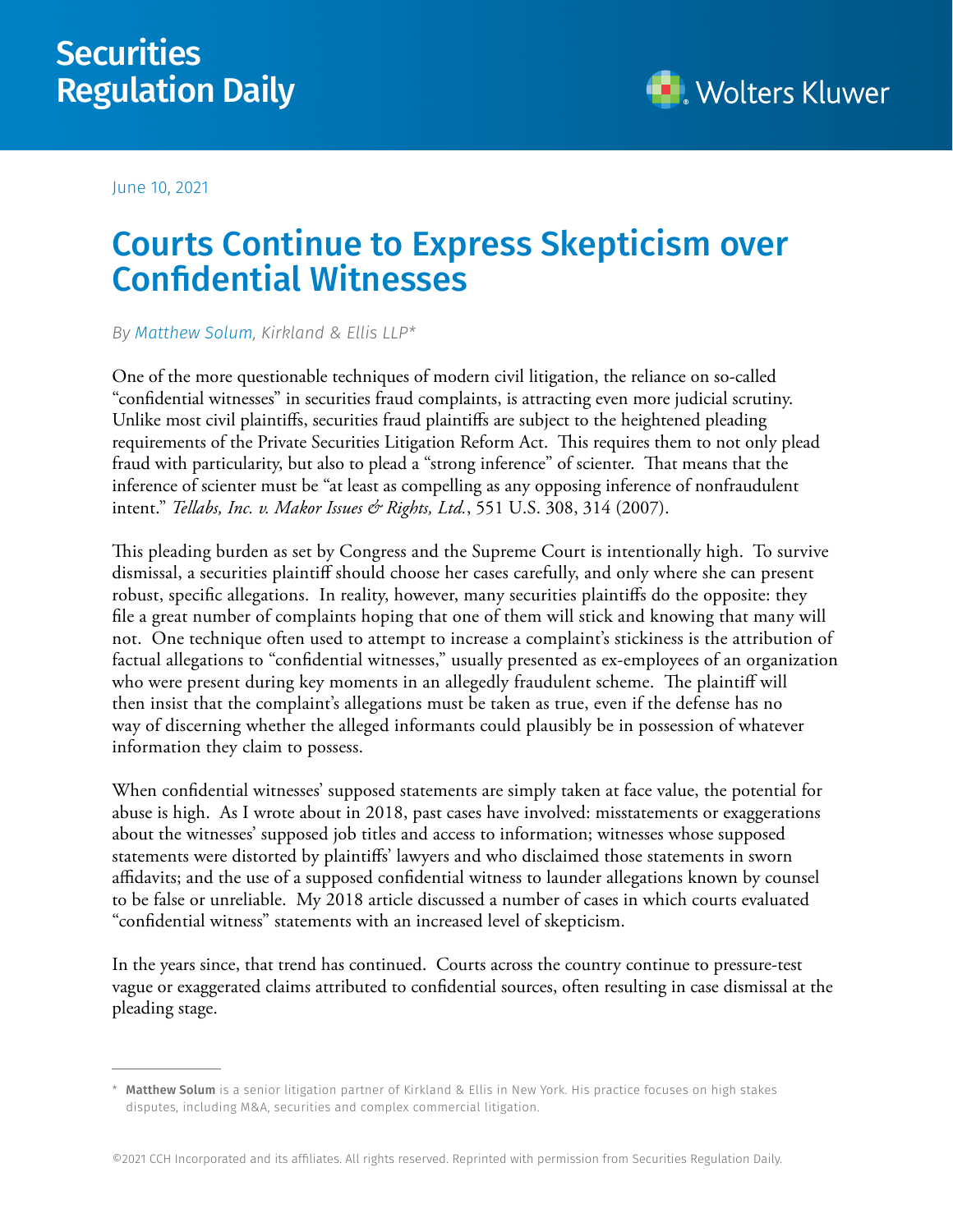Last year in *Altimeo Asset Management v. Qihoo 360 Technology*, for example, the Southern District of New York dismissed a complaint where the confidential witness's access to information was unexplained and implausible. There, the plaintiff brought securities fraud claims against an internet security company based on supposed false or misleading statements to depress the company's share value in the lead-up to a take-private merger. No. 19-cv-10067 (PAE), 2020 WL 4734989 (S.D.N.Y. Aug. 14, 2020). The complaint relied heavily on a supposed confidential witness within the company's public relations department, who claimed to have known that the take-private transaction was part of a secret plot to later re-list in China. In dismissing the complaint, the court noted that the supposed witness's "position and job responsibilities are not described at a sufficient level of particularity" and that it was "dubious that he or she would be entrusted by corporate management with an explosive secret capable, if revealed, of derailing Qihoo's plan to go private." The court then took plaintiff's counsel to task as they "appear[ed] to have done nothing whatsoever to confirm the veracity of [the witness]." An appeal is pending.

In other recent cases, courts dismissed securities fraud claims where the supposed confidential witnesses added only vague or conclusory information that was of no probative value. For example, in *Ortiz v. Canopy Growth Corporation*, the District of New Jersey dismissed securities fraud claims against a cannabis company based on confidential witness statements. No. 2:19-CV-20543-KM-ESK, 2021 WL 1967714, at \*1 (D.N.J. May 17, 2021). In holding that the plaintiff failed to establish a strong inference of scienter, the court noted that the confidential witness could only report "secondhand the gist of a statement" allegedly made by a vice president during a conversation for which the witness was not present. Likewise, in *In re Adient PLC Securities Litigation*, the Southern District of New York dismissed securities fraud claims alleging that the automotive seating company misled investors about the growth prospects its metals division. No. 18-CV-9116 (RA), 2020 WL 1644018 (S.D.N.Y. Apr. 2, 2020). Confidential witnesses alleged in vague terms that problems within the metals division were "common knowledge" and that problems within the metals division were regularly discussed at meetings with top executives. The court found that "[e]ven assuming that all of the [confidential witnesses'] statements are true … the fact that Adient experienced various challenges in Metals does not demonstrate how the Company's projected margin expansion was 'unreasonable,' 'unrealistic,' or 'reckless' at the time it was announced or subsequently discussed." An appeal is pending.

Similar issues were present in *In re Micro Focus International Securities Litigation*. There, the plaintiff claimed that the software and information technology company misled investors as to the risk of customer attrition following a merger. No. 1:18-cv-6763, 2020 WL 5817275 (S.D.N.Y. Sept. 29, 2020). The plaintiff relied on the supposed statements of a number of former salespeople who alleged in vague terms that the merger made it more difficult for them to sign up new customers and to renew existing contracts, that they were given "talk tracks" to use in answering customer questions about the merger, and that executives asked salespeople to alert them when an account was a flight risk. In dismissing the complaint, the court noted that these allegations were "consistent with unremarkable circumstances short of fraud." An appeal is pending.

The most extreme cases involve situations where a confidential witness's supposed testimony is exaggerated or made up entirely. In *Nguyen v. Endologix, Inc.*, the Ninth Circuit affirmed dismissal